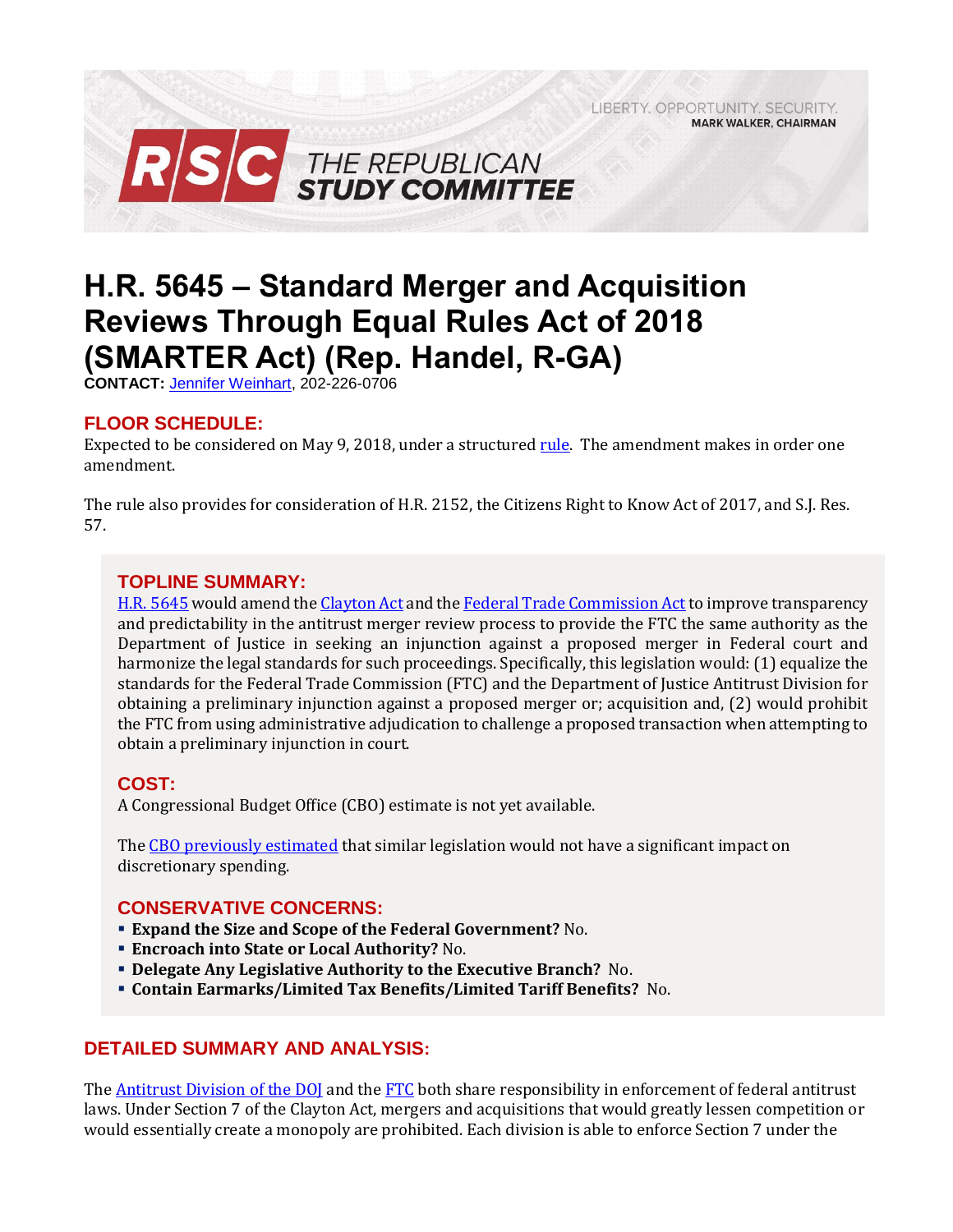[Hart-Scott-Rodino Antitrust Improvements](https://www.ftc.gov/enforcement/statutes/hart-scott-rodino-antitrust-improvements-act-1976) Act (HSR Act). Each agency is notified of a chance for review, with only one agency taking responsibility for review of a proposed action. Generally, the agencies will grant an early termination of the statutory waiting period, or will allow it to expire without taking action, allowing the transaction to proceed to consummation. If the consummation is determined to violate Section 7, the agencies will pursue an injunction in federal court. If an injunction is granted, the parties will generally abandon the merger. If an injunction is not granted, the consummation moves forward.

Presently, the FTC and the DOJ use different standards in seeking a preliminary injunction. According to a past committe[e report,](https://www.congress.gov/114/crpt/hrpt449/CRPT-114hrpt449.pdf) in looking at the FTC requests, the courts typically apply Section 13(b) of the FTC Act, which states, "[u]pon a proper showing that, weighing the equities and considering the Commission's likelihood of ultimate success, such action would be in the public interest, and after notice to the defendant, a temporary restraining order or a preliminary injunction may be granted without bond.'' A DOJ request is considered under Section 15 of the Clayton Act, which does not include a standard for review. Therefore, the DOJ must meet preliminary injunction standards as applied in the circuit courts, which typically require a reasonable likelihood for success on the merits and a balance of equities that favors the DOJ. According to the committee report, some believe these standards are more lenient for the FTC than the DOJ.

In attempting to prevent a proposed transaction, the DOJ typically agrees with transaction parties to combine proceedings for the preliminary injunction and the permanent injunction before the district court. While the FTC has the authority to similarly consolidate, it typically refuses to do so in order to preserve its ability to pursue administrative litigation, which is typically filed simultaneously with the request for an injunction, in the event of a denial of a preliminary injunction. If the injunction is denied, the parties could consummate their transaction while the administrative litigation is proceeding, but must unwind the transaction if the FTC prevails in the administrative litigation. The DOJ does not have the ability to conduct administrative litigation.

In 2003, th[e Antitrust Modernization Commission](http://govinfo.library.unt.edu/amc/) was formed to examine the state of antitrust laws. The commission noted that the disparities in preliminary injunction standards could cause differences in how parties interact with agencies. On March 13, 2015, the FTC announced its intentions to readopt the "[Pitofsky Rule](https://www.ftc.gov/about-ftc/biographies/robert-pitofsky)," which states that if the FTC does not succeed in preliminary injunction proceedings, it will not automatically proceed to administrative litigation—rather, it will consider doing so on a case-by-case basis. It also provides for an automatic stay of administrative litigation following a preliminary injunction denial in court, though the FTC retains the authority to use administrative litigation.

The SMARTER Act provides the same authority pertaining to preliminary injunctions to the FTC as is presently enjoyed by the DOJ under the Clayton Act. It also would require the FTC to petition a district court when seeking a preliminary injunction, rather than using an internal administrative litigation process, though the FTC will retain administrative litigation capabilities in some contexts. Both the DOJ and the FTC will be able to seek preliminary and permanent injunctions, under identical standards applied by the courts. These standards that will apply to both the DOJ and FTC include: (1) notification by the Attorney General to the state attorneys general of relevant antitrust actions; (2) in cases brought by the United States, including the FTC, with final judgements against the defendant, the judgements can be used as prima facie evidence of antitrust violations, when similar facts are brought by other parties; (3) the suspension of the statute of limitations for private and state rights of action concerning the conduct in question during a US proceeding and for a year following for most claims, and for four years for certain claims; (4) identical enforcement procedures applicable to the Attorney General; (5) similar ability to issue subpoenas; and (6) a similar duty to initiate lawsuits. The FTC would still have the ability to enter into Section 7 consent decrees with parties of the proposed transaction.

This legislation would also amend the FTC Act, so that the FTC is precluded from initiating an administrative proceeding against a proposed transaction. It also would be amended to provide for the FTC to submit an application to the courts for a writ of merger case review, if the FTC finds an activity in question constitutes an unfair method of competition. It would also exclude the ability of the FTC to seek a